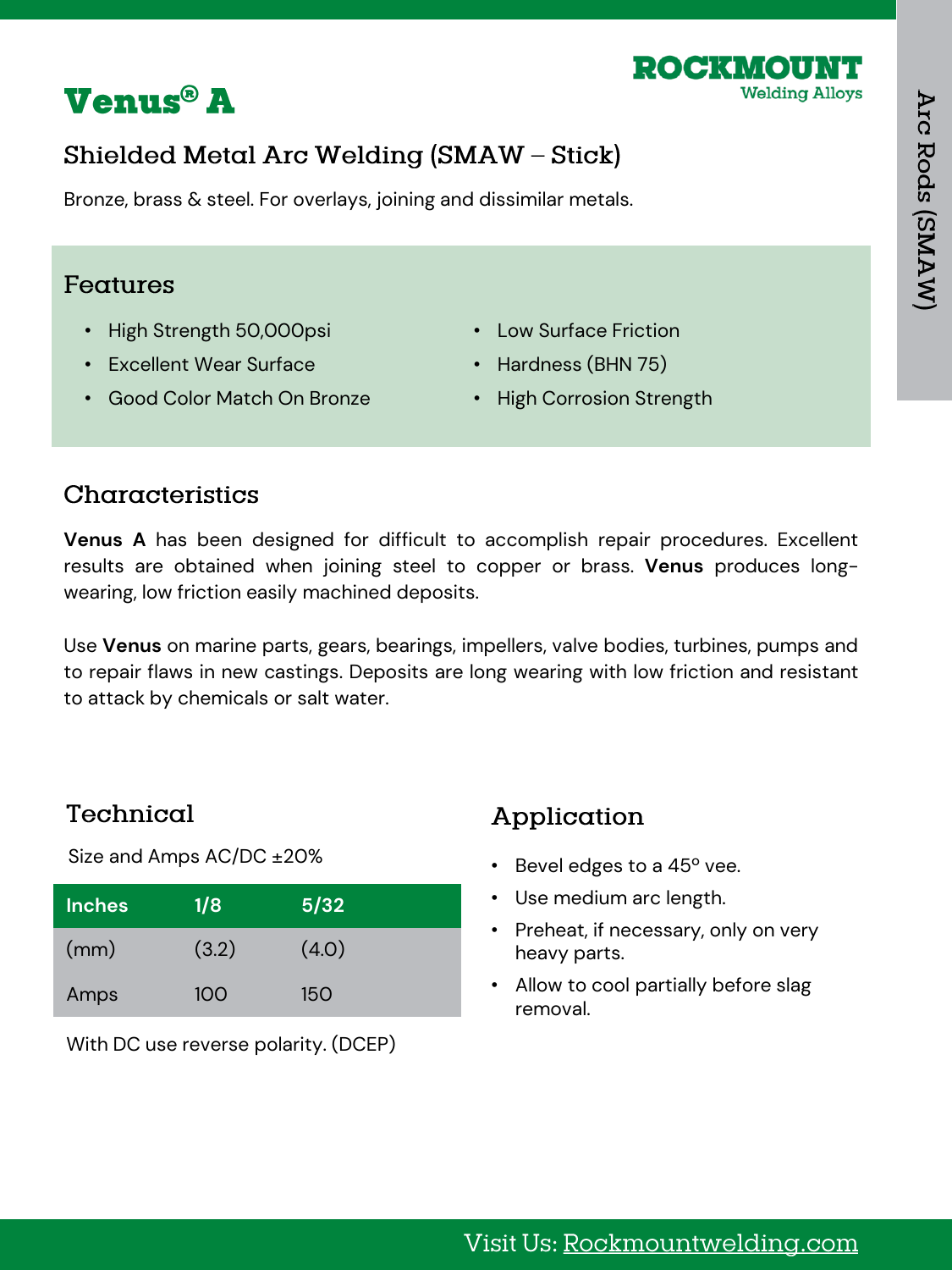



# Shielded Metal Arc Welding (SMAW - Stick)

Bronze, brass & steel. For overlays, joining and dissimilar metals.

#### Features

- Strength 63,000psi
- Good Salt Water and Chemical Corrosion Resistance
- Ductile Deposit 35% Elongation
- Excellent Wear Resistance

### Characteristics

**Venus B** is a very ductile bronze electrode specially developed for joining and overlaying bronze, brass, steel & dissimilar combinations. Unlike other bronze electrodes, **Venus B** may be used on AC or DC equipment. It produces very little spatter and an easy to remove slag. It is ideal for installing bronze wear pads on forklifts, and similar applications.

Use **Venus B** on marine parts, gears, bearings, impellers, valve bodies, turbines, pumps and to repair flaws in new castings. Deposits are long wearing with low friction and resistant to attack by chemicals or salt water.

### Technical

Size and Amps AC/DC ±20%

| <b>Inches</b> | 1/8   | 5/32       |
|---------------|-------|------------|
| (mm)          | (3.2) | (4.0)      |
| Amps          | 100   | <b>150</b> |

With AC or DC use reverse polarity. (DCEP)

## Application

- Bevel edges to a 45º vee.
- Use medium arc length.
- Preheat, if necessary, only on very heavy parts.
- Allow to cool partially before slag removal.